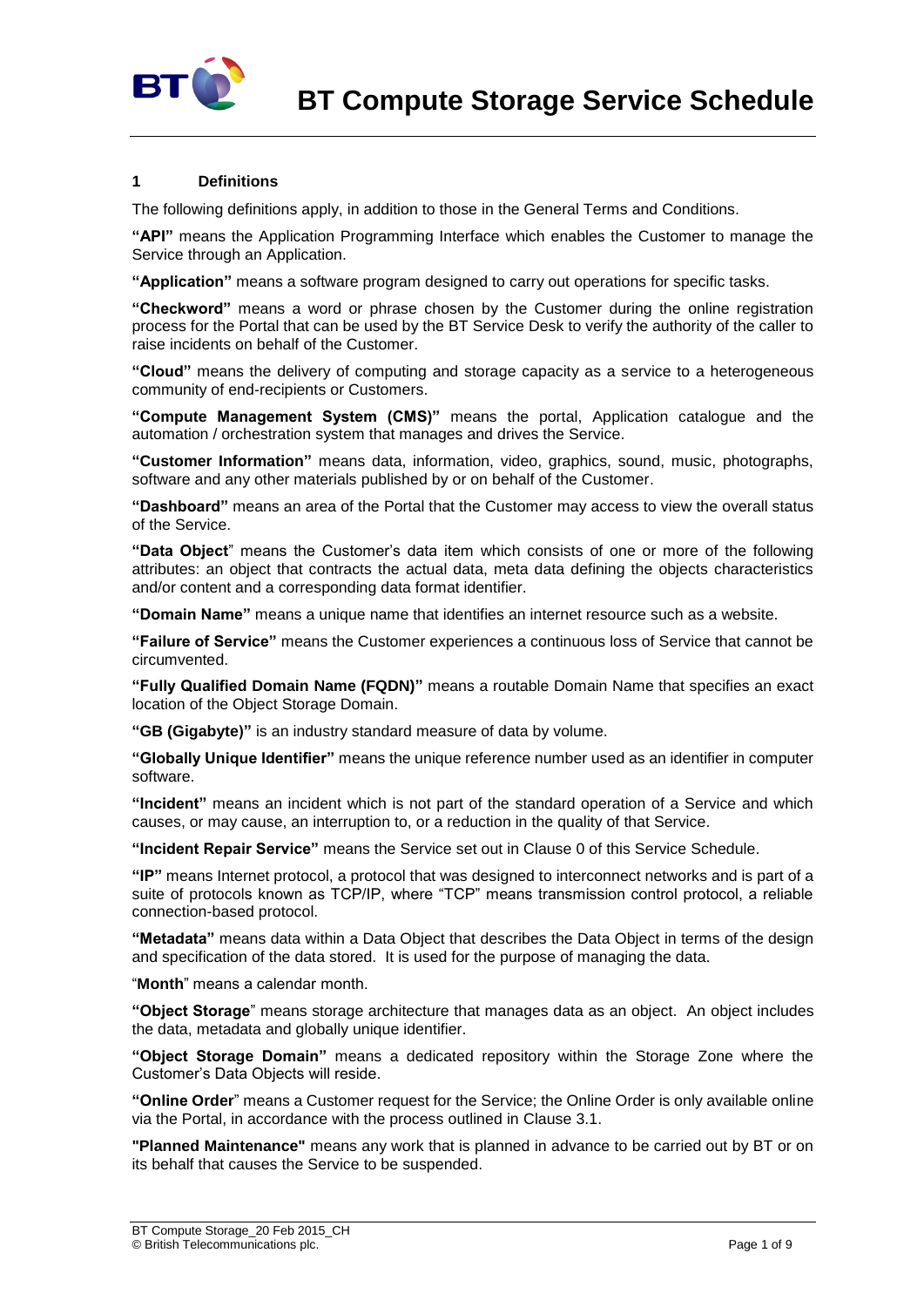

**"Portal"** means the online system that allows the Customer to place Online Orders, change Online Orders, see the status of the Service and access certain systems (depending on the Service option chosen by the Customer).

**"Service"** has the meaning given in clause 2.1.

**"Service Desk"** means the facility provided by BT to handle enquiries and administration for the Service.

"**Service Level**" means the level of Service which is applicable to the Service, as set out in Clause [0](#page-6-0) of this Service Schedule.

**"Storage Zone"** means the configuration of hardware and software to create a platform where the Customer's data is stored.

**"System Administrator"** means a person named by the Customer to be the Customer's point of contact with BT for matters relating to the management of the Service.

**"Third Party Information"** means data, information, video, photographs, software and any other materials (in whatever form) not owned or generated by or on behalf of the Customer, including information belonging to a User which is not Customer Information, published or otherwise made available by the Customer using the Service.

**"Token"** means an encrypted key used by applications API to access Data Objects stored in the Object Storage.

**"Utility Rate Card"** means information available via the Portal that shows the Charges for the Service on an hourly basis.

**"User ID"** means the identification number provided to the Customer by BT for the purposes of security in the provision of the Service.

### **2 Service Summary**

- 2.1 BT Compute Storage is a Cloud based service providing the Customer with a self-service capability to browse, select and store data ("Service").
- 2.2 BT will provide the Customer with virtual access to a BT data centre where the Customer may select a dedicated repository for storage of their data ("Object Storage Domain").

### **3 Service Components**

The Service comprises access to a Portal, Storage Zone, Object Storage Domain and, provision of a FQDN and Tokens.

### <span id="page-1-0"></span>**3.1 Portal**

The Portal is an online system which allows a Customer to place and amend an Online Order and view the status of existing Online Orders. The Portal enables the Customer to select Object Storage Domains and the location of data centres for deployment of the Object Storage Domains.

### **3.2 Storage Zone**

- 3.2.2 The Storage Zone provides the physical infrastructure where BT will create an Object Storage Domain and the Customer will store their Data Objects.
- 3.2.3 The Storage Zone will automatically allocate and provision the Object Storage Domain to the Customer when ordered.
- 3.2.3 The Portal will indicate the Storage Zones available to the Customer. BT may make additional Storage Zone options available to the Customer from time to time.

## **3.3 Object Storage Domain**

3.3.1 The Object Storage Domain is a Customer dedicated repository within the Storage Zone where the Customer's Data Objects reside.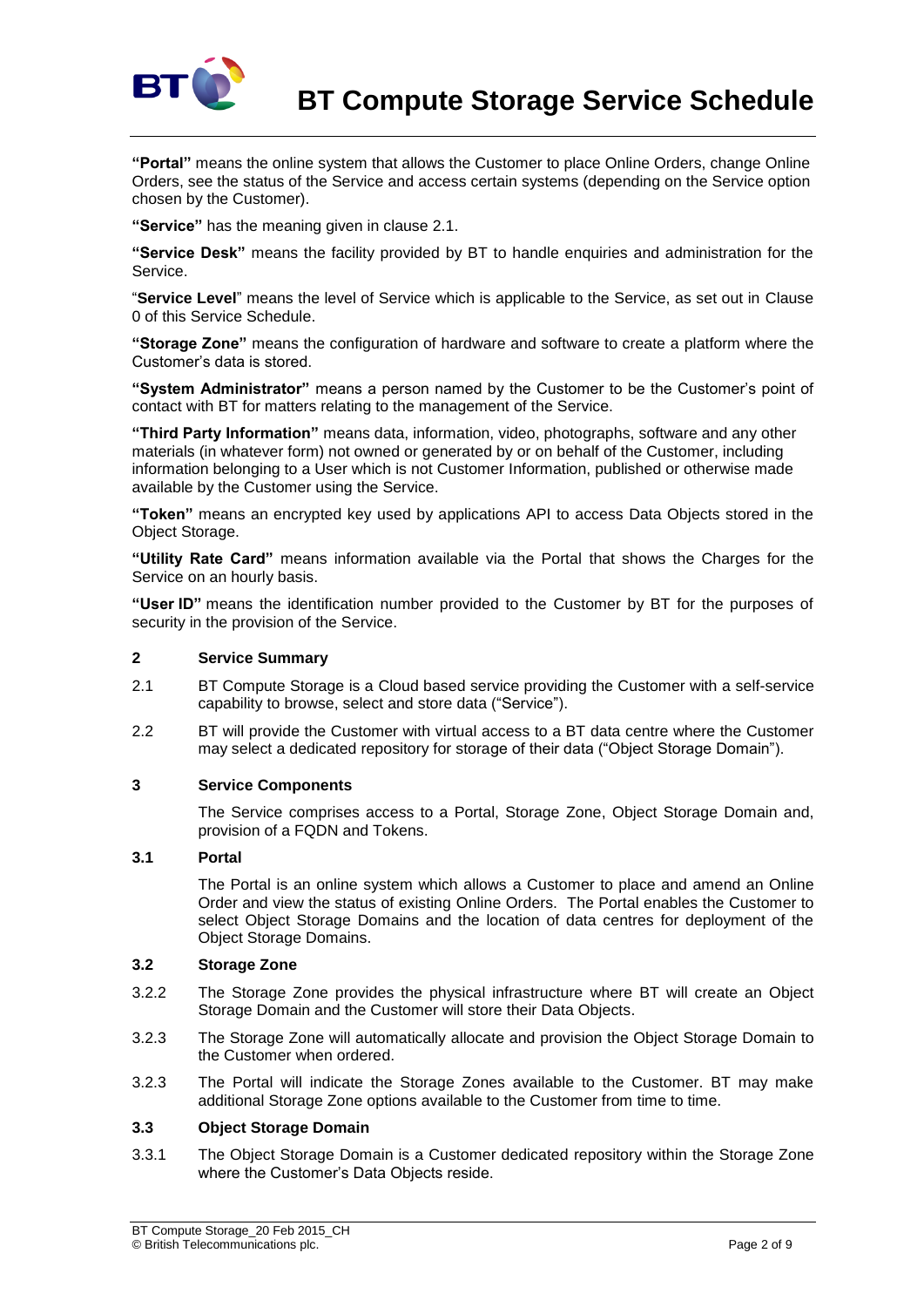

- 3.3.2 The Customer selects the Object Storage Domain via the Portal. Upon delivery of the Object Storage Domain BT will provide the Customer with a Fully Qualified Domain Name (FQDN) and Tokens for use in conjunction with their chosen Application.
- 3.3.3 The Customer will access the Object Storage Domain using the BT provided FQDN and the Customer provided Application. The Customer will choose the Application it wishes to use to access the Service. The choice of Application will be determined by how the Customer elects to use the Object Storage Domain. The Service does not include the provision of Applications to the Customer.

## **3.4 FQDNs and Tokens**

A FQDN provides access to an Object Storage Domain. BT will provide the Customer with a Token in order to authenticate a FQDN. The Customer must use the Tokens within a few hours of receipt. Failure to use the Tokens will result in them being disabled. If the Tokens are disabled the Customer will be required to regenerate them within three (3) hours of disablement via the Portal.

### **4 Internet**

- 4.1 The Customer will access the Object Storage Domain via the Internet. Such Internet connection is not part of this Service and is subject to separate conditions and Charges.
- 4.2 The Customer acknowledges that:
	- (a) the Internet is independent of the Service and BT has no responsibility for provision of the Internet; and
	- (b) use of the Internet is solely at the Customer's risk and subject to all applicable laws. BT has no responsibility for any information, software, services or other materials obtained, downloaded, shared and transmitted by the Customer using the Internet.

### **5 Commencement and Term**

- 5.1 The Agreement is effective once the Customer submits an Online Order on the Portal.
- 5.2 The Service will commence on the Operational Service Date (OSD).

## **6 Technical Requirements**

The Customer is required to have Internet access, all computer hardware, software and telecommunications equipment and services necessary to access and use the Service.

### **7 BT Service management Boundary (SMB)**

BT's responsibility for the Service under this Agreement is for the management of the Storage Zone, provision of the Object Storage Domain, FQDNs and Tokens. A suitable Application to access the Object Store Domain is outside the SMB. BT will have no responsibility for the Service (including any responsibility to meet any Service Levels) outside the Service Management Boundary

### **8 Ordering Process**

- 8.1 The Customer is responsible for opening an account with BT to gain access to the Portal to enable online ordering.
- 8.2 On receiving an Online Order from the Customer BT will configure the Service as set out in the Online Order. Once the Online Order is configured the OSD occurs and the Customer may start using the Service.

### **9 In Life Management**

9.1 The Portal operates a Dashboard that allows the Customer to see how much storage is being consumed and the associated Charges.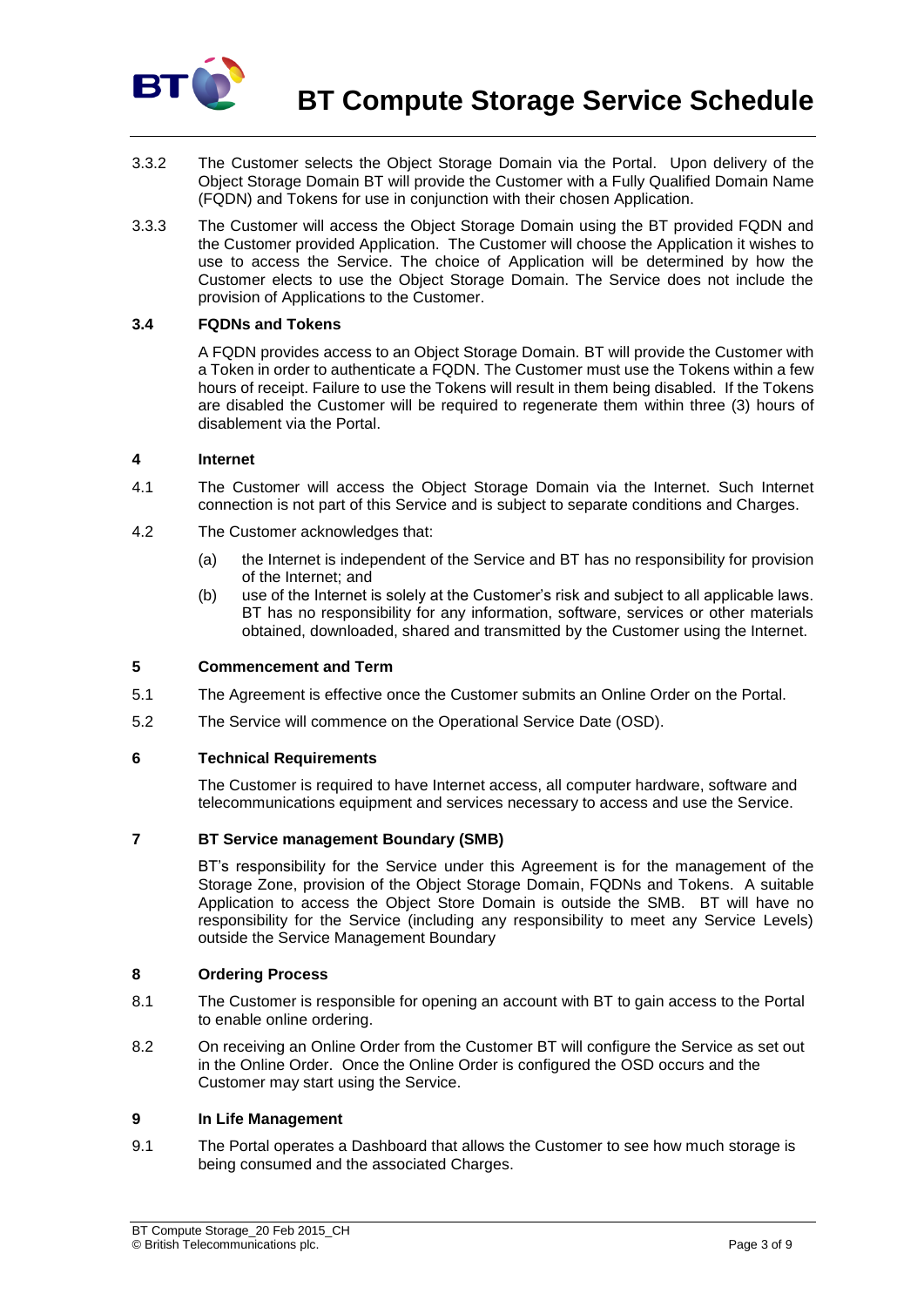

- 9.2 Upon delivery of the Object Store Domain BT will present the Customer with Tokens.
- 9.3 The Customer is required to renew all Tokens within three (3) years of the OSD via the Portal.

### **10 Service Management**

### **10.1 Service Desk Support**

BT will provide a Service Desk operating 24 hours per day, seven (7) days per week, including national, public or bank holidays, which will receive and record Service Incident reports from the Customer.

### <span id="page-3-0"></span>**10.2 Incident Repair Service**

- 10.2.1 If BT detects, or if the Customer reports an Incident BT will respond to the Incident without undue delay. BT will perform tests to determine the cause of the Incident, and will notify the System Administrator by telephone or e-mail.
- 10.2.2 The Service Desk will keep the Customer updated at regular intervals until the Incident is resolved.
- 10.2.3 BT will raise additional Charges for work performed and money spent to address incidents resulting from Service failures caused by the Customer on a time and material basis at the prevailing Charges.
- 10.2.4 If the Customer asks BT to perform any additional work this will be subject to prior written agreement between the Parties and additional Charges will apply.

### **11 Planned Maintenance**

The Customer acknowledges and accepts that occasionally BT may have to carry out routine or emergency maintenance, updates and other procedures for reasons of health, safety, security or otherwise to protect the Service, and which may cause a disruption to the Service, ("Planned Maintenance"). BT will provide the Customer with as much prior notice as practicable with respect to Planned Maintenance.

### **12 Service Updates**

BT may make updates to the Service from time to time provided that such updates do not materially decrease or impair performance of the Service,

### **13 Security**

- 13. The Customer is responsible for the security and proper use of all User IDs, Checkwords, passwords, FQDN and Tokens. BT reserves the right to suspend access to the Service at any time if BT has reason to believe that there is, or is likely to be, a breach of security or misuse of the Service. BT will notify the Customer as soon as possible after it has done so.
- 13.2 The Customer must immediately inform BT if there is any reason to believe that a User ID, password, Token, or Checkword allocated by BT has, or is likely to, become known to someone not authorised to use it or is being, or is likely to be, used in an unauthorised way.
- 13.3 BT reserves the right to require the Customer to change any or all of the Checkwords or passwords associated with the Service and used by the Customer in connection with the Service.
- 13.4 The Service is delivered within a secure BT data centre with a security policy for the protection of Site, infrastructure and network. Although BT will use reasonable care and skill in carrying out its obligations under this Agreement in accordance with BT's security policy, it is not possible to guarantee that all instances of fraud, misuse, unwanted or unauthorised activity or access to the Customer's Information will be prevented or detected. Whenever BT becomes aware that security has been compromised, BT will take actions in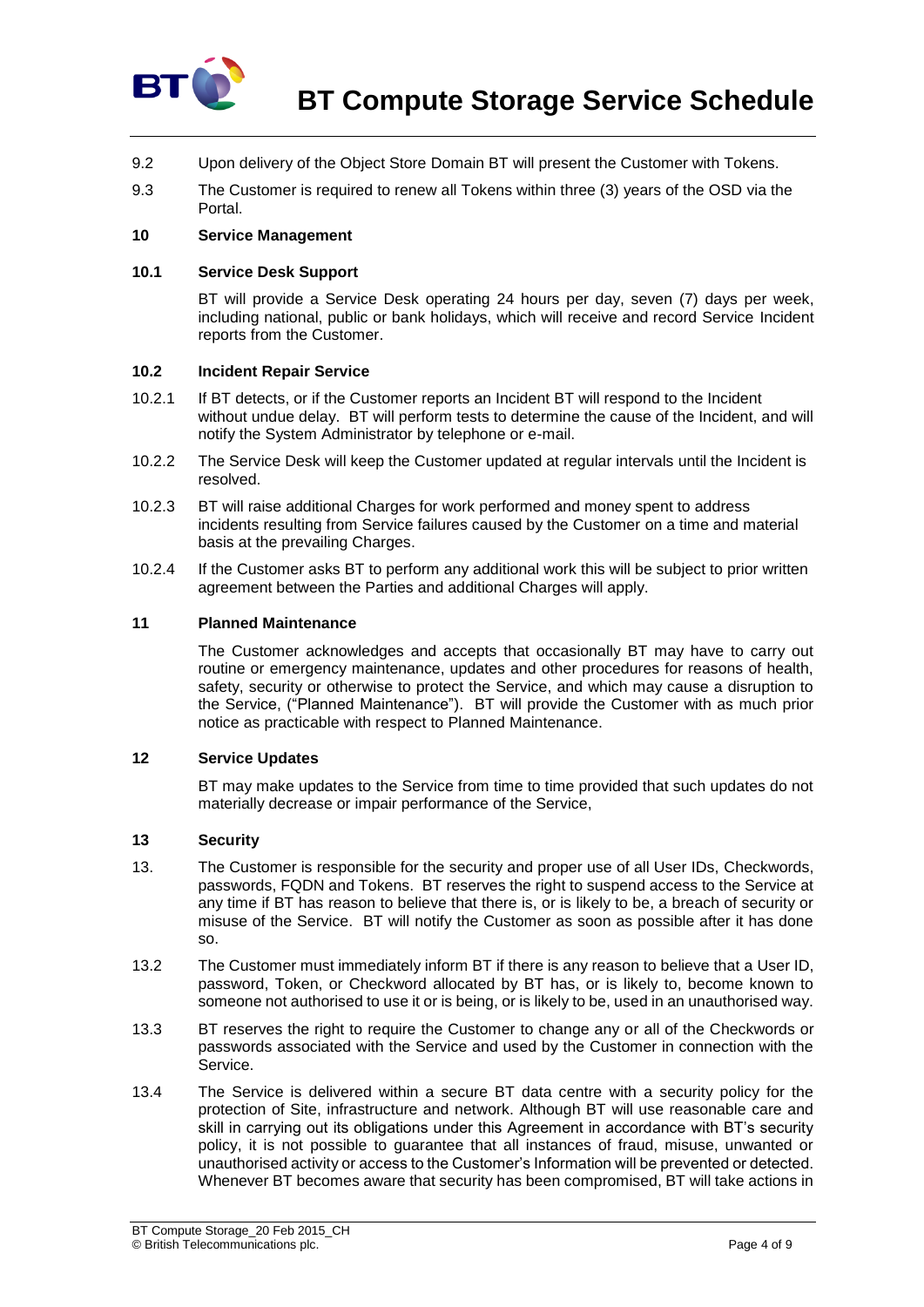

**BT Compute Storage Service Schedule**

order to limit any further occurrences of fraud, misuse, unwanted or unauthorised activity or access to the Customer's Information. Nevertheless, BT accepts no liability for any such incidents, or for any loss or damage suffered by the Customer. The Customer shall therefore take responsibility for the security of the Customer Information, Content and application of security policies designed to prevent unwanted or unauthorised activity or access to the Customer's Information.

13.5 The Customer is advised to obtain its own business continuity insurance.

## **14 BT's use of Customer Information and Personal Data**

- 14.1 In order for BT to provide and support the Service, BT may use personal data, (typically name, email address, telephone number and business and/or Site(s) address), of Users within the Customer's organisation or control in order to:
	- (a) process, track and fulfil Online Orders for the Service;
	- (b) deliver and commission the Service,
	- (c) process, track and resolve Incidents with the Service,
	- (d) administer access to the online portals relating to the Service;
	- (e) compile, dispatch and manage the payment of invoices relating to the Service;
	- (f) manage the Agreement and resolve any disputes relating to it;
	- (g) respond to general queries relating to the Service;
	- (h) provide security and technical support.
- 14.2 BT may also send the Customer additional information concerning the Service, or related services. This information will typically be sent to the Customer Contact, involved in the procurement or management of the Service.
- 14.3 Any personal data that may be collected and processed by BT (including payment data) is subject to, and will be handled in accordance with, applicable data protection laws.
- 14.4 BT will have no access to the Customer Information stored by the Customer.
- 14.5 The location and access points of the Customer Information are defined by the Customer and as such the Customer needs to ensure compliance with relevant laws and regulations.
- 14.6 BT will not change the country where the Customer Information resides without providing notice to the Customer, unless required to do so in order to comply with applicable laws and regulations.

### <span id="page-4-0"></span>**15 The Customer's Responsibilities**

- 15.1 The Service is provided solely for the Customer's own use including use by Users and the Customer will not assign, resell, reproduce, copy, duplicate, transfer, lease, distribute, display, disclose, trade or otherwise commercially exploit the Service (or any part thereof) for any purpose, or otherwise make the Service available to any third party except Users.
- 15.2 The Customer is solely responsible for any obligation or liability arising out of transactions of any kind entered into between the Customer and any third party accessing or relying on the Service, Customer Information, or Third Party Information. BT will not be a party to, or in any way responsible for, any transaction between the Customer and any third party.
- 15.3 The Customer is responsible for the creation, design and maintenance of all Customer Information.
- 15.4 The Customer will ensure that the Customer Information and any Third Party Information does not include any information or material, which could be illegal or could lead to a legal dispute.
- 15.5 The Customer will comply with all obligations as notified by BT which are required under BT's security policy.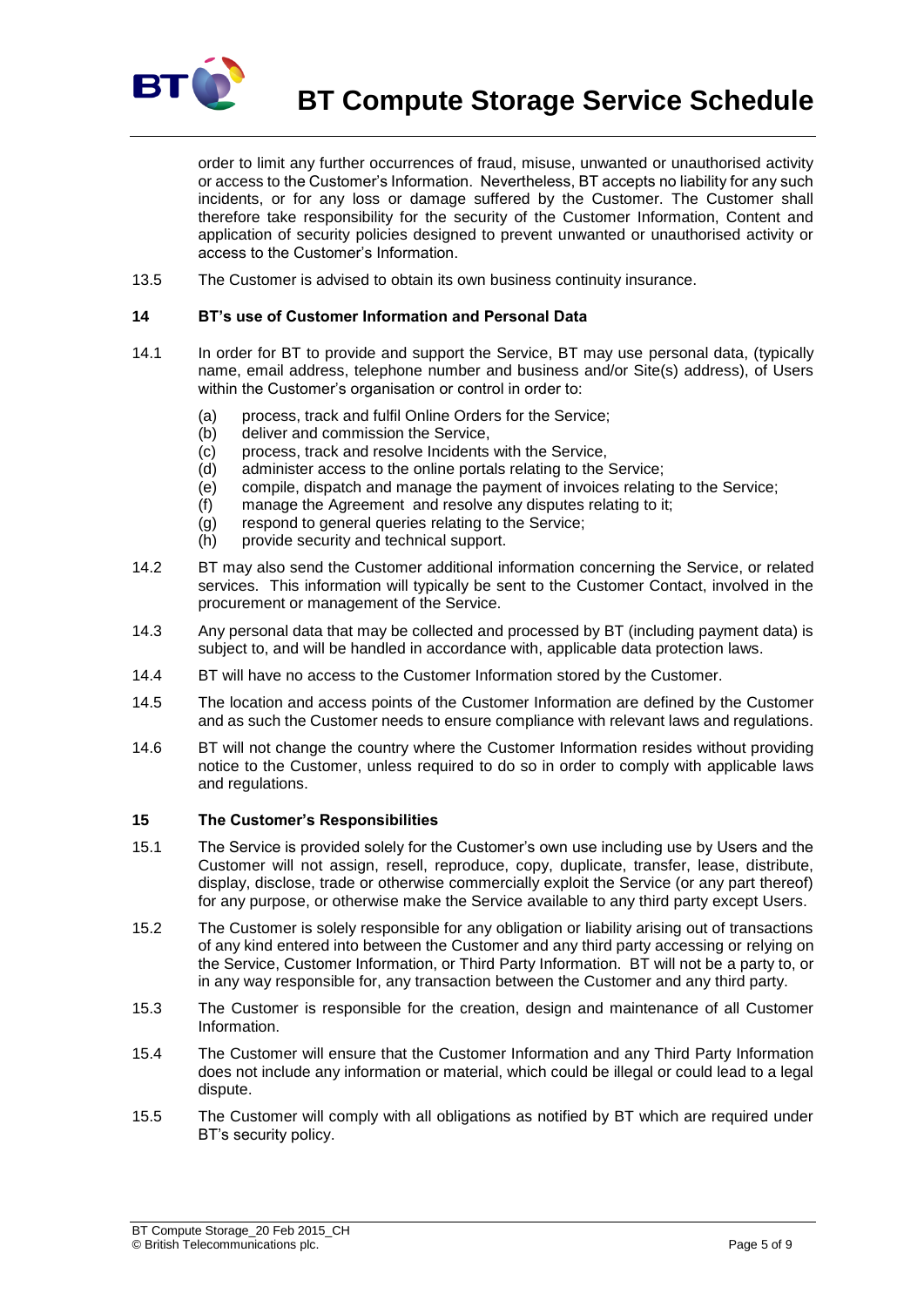

**BT Compute Storage Service Schedule**

- 15.6 The Customer must comply with all relevant legislation, instructions, licences, guidelines issued by regulatory authorities, and any codes of practice which apply to the Customer, including those which relate to the Customer Information or Third Party Information.
- 15.7 The Customer irrevocably and unconditionally agrees to indemnify and keep indemnified and to hold BT, BT Group Companies and their officers, directors and employees harmless against claims, losses, damages, costs, expenses and liability arising from or in connection with:
	- (a) any Customer Information, Third Party Information or other Content or communication sent, provided or stored in connection with the Service;
	- (b) the installation, maintenance or use of any software or other material installed by or on behalf of the Customer;
	- (c) any injury to persons, or damage to the Site or the BT Equipment used for the provision of this Service or other equipment belonging to BT or a third party which is located on the Site, as a result of action taken on behalf of the Customer;
	- (d) any breach of confidence or infringement of intellectual property rights.
- 15.8 The Customer is responsible for ensuring that the System Administrator will report all service repair incidents using the reporting procedures notified to the Customer by BT, and will be available for all subsequent Incident management communications.

### **16 BT's Acceptable Use Policy**

- 16.1 The Customer is solely responsible for all aspects of Customer Information which are not specifically set out in this Service Schedule as being BT's responsibility. The Customer acknowledges that it has read and agrees to be bound by and to ensure that any Users will comply with this BT Acceptable Use Policy ("AUP") and generally accepted Internet standards.
- 16.2 The Service must not be used:
	- (a) fraudulently or in connection with a criminal offence under the laws of any country where the Service is provided;
	- (b) to send, receive, upload, download, use or re-use any information or material which is offensive, abusive, indecent, defamatory, obscene or menacing, or in breach of confidence, copyright, privacy or any other rights;
	- (c) in contravention of any instructions that BT has given under the Agreement;
	- (d) to cause annoyance, inconvenience or needless anxiety;
	- (e) to send or provide or receive unsolicited advertising or promotional material;
- 16.3 The Customer must not use a Domain Name which infringes the rights of any person in a corresponding trade mark or name.
- 16.4 If the Customer or anyone else, (with or without the Customer's knowledge or approval) uses the Service in contravention of the AUP; or uses the Service in any way which, is, or is likely to be, detrimental to the provision of the Service to the Customer or any other customer and fails to take corrective action within a reasonable period of receiving notice from BT, then BT can treat the contravention as a material breach and as such BT may either suspend the Service or terminate the Service pursuant to the General Terms and Conditions. If Service is suspended it will not be restored until the Customer provides an acceptable assurance that there will be no further contravention.

# **17 Charges and Invoicing**

- 17.1 Charges for the Service are set out in the Portal.
- 17.2 BT will invoice Charges on or after the dates set out below:
	- (a) One-off Charges on the OSD of the relevant Online Order;
	- (b) Usage or other recurring Charges on the OSD and thereafter monthly in arrears.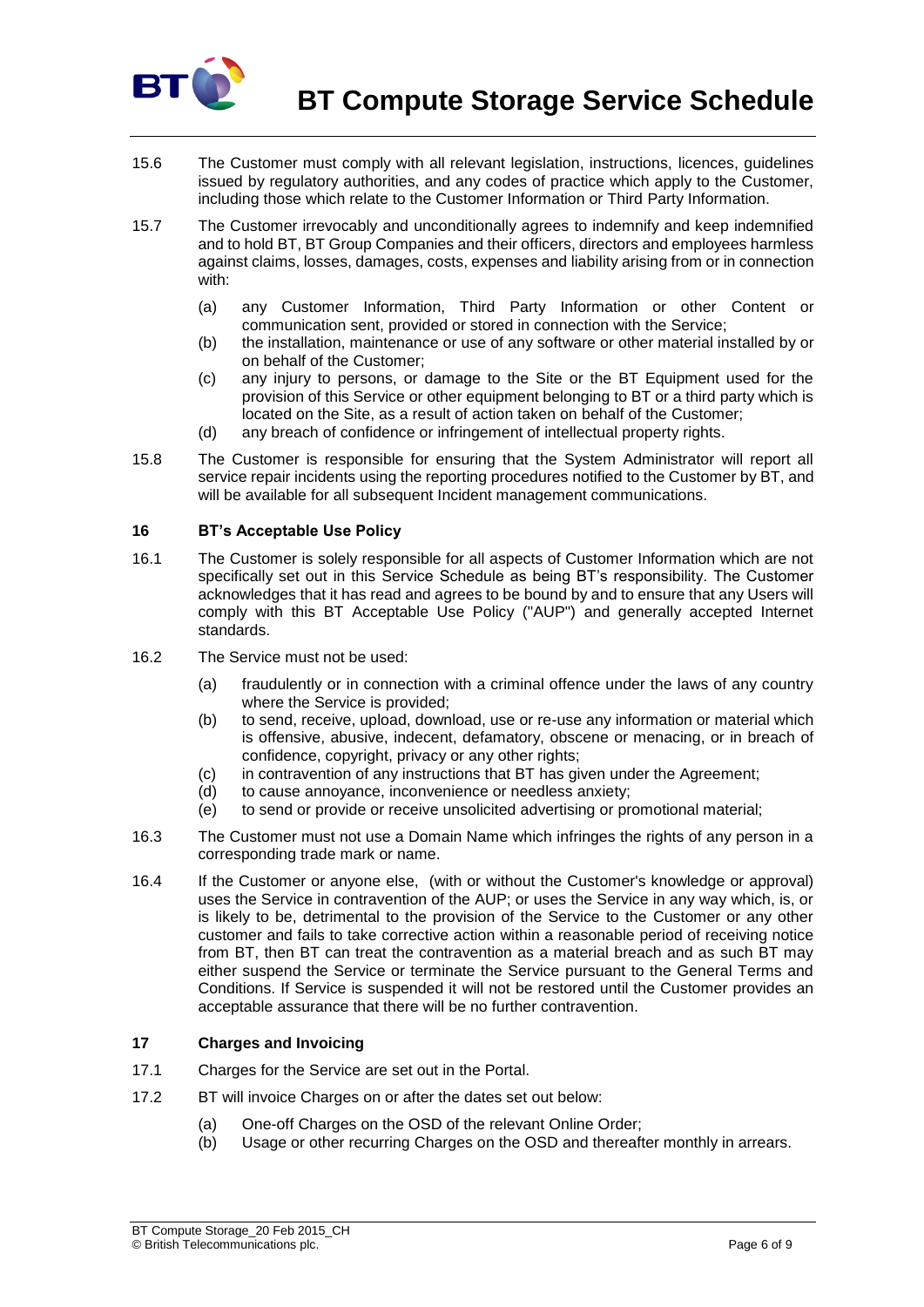

- 17.3 Charges for the Service are calculated on a monthly basis against the prevailing Utility Rate Card on the Portal. Usage Charges will apply as shown on the Utility Rate Card on the Portal.
- 17.4 Data storage Charges are based upon per GB of storage used.
- 17.5 The uploading and retrieval of data from the Object Storage Domain incurs Charges based upon Internet bandwidth use. Charges for Internet bandwidth use are levied above an initial allowance of 1GB per Month. Charges are based upon per GB of Internet bandwidth use.
- 17.6 BT may invoice the Customer for Charges for investigating Customer reported Incidents where BT finds no Incident or that the Incident is outside the Service Management Boundary.
- 17.7 BT may at any time review the Charges for the Service and will provide the Customer with 30 days' prior written notice of any such change in Charges. If the Customer objects to the change in Charges it may exercise its termination rights under Clause [0](#page-6-1) of this Service Schedule.
- 17.8 Notwithstanding any other provision in the Agreement, BT may delay or bring forward the sending of invoices to coincide with billing cycles from time to time. The Customer acknowledges that the first and last invoice in relation to a particular Service may include Charges due for more or less than one complete billing cycle according to when such Service is connected and/or terminated.

### <span id="page-6-1"></span>**18 Termination of Service**

The following Clause will replace and supersede Clause 12.1 of the General Terms and Conditions.

- 18.1 The Customer may terminate the Service via the Portal at any time, provided that the Customer agrees
	- (a) to pay any outstanding Charges or interest properly due and payable up to the date of termination; and
	- (b) that there will be no refund of Charges which have been paid in advance.
- 18.2 BT may terminate this Agreement or the Service at any time by giving at least 90 days' notice to the Customer.

### **19 Suspension of Service**

- 19.1 BT may suspend Service(s) or terminate this Agreement immediately on notice to the Customer where the Customer is in material breach of this Agreement and if the breach is capable of remedy, fails to remedy the breach within a reasonable time of being requested by BT to do so.
- 19.2 Where a Service is suspended because the Customer is in material breach of this Agreement, the Customer must pay the Charges for that Service until this Agreement is terminated.

### <span id="page-6-0"></span>**20 Service Levels**

- 20.1 BT aims to provide the Service within an availability target of 99.95%. The availability target relates to the availability of the Object Storage Domain including the infrastructure required to deliver it.
- 20.2 If BT fails to meet the availability target of 99.95% then the Charges for the affected Service will be credited as follows:

| <b>Availability Target</b>                             | <b>Credit</b>            |
|--------------------------------------------------------|--------------------------|
| For every reported incident that BT is below<br>target | 1 day's recurring Charge |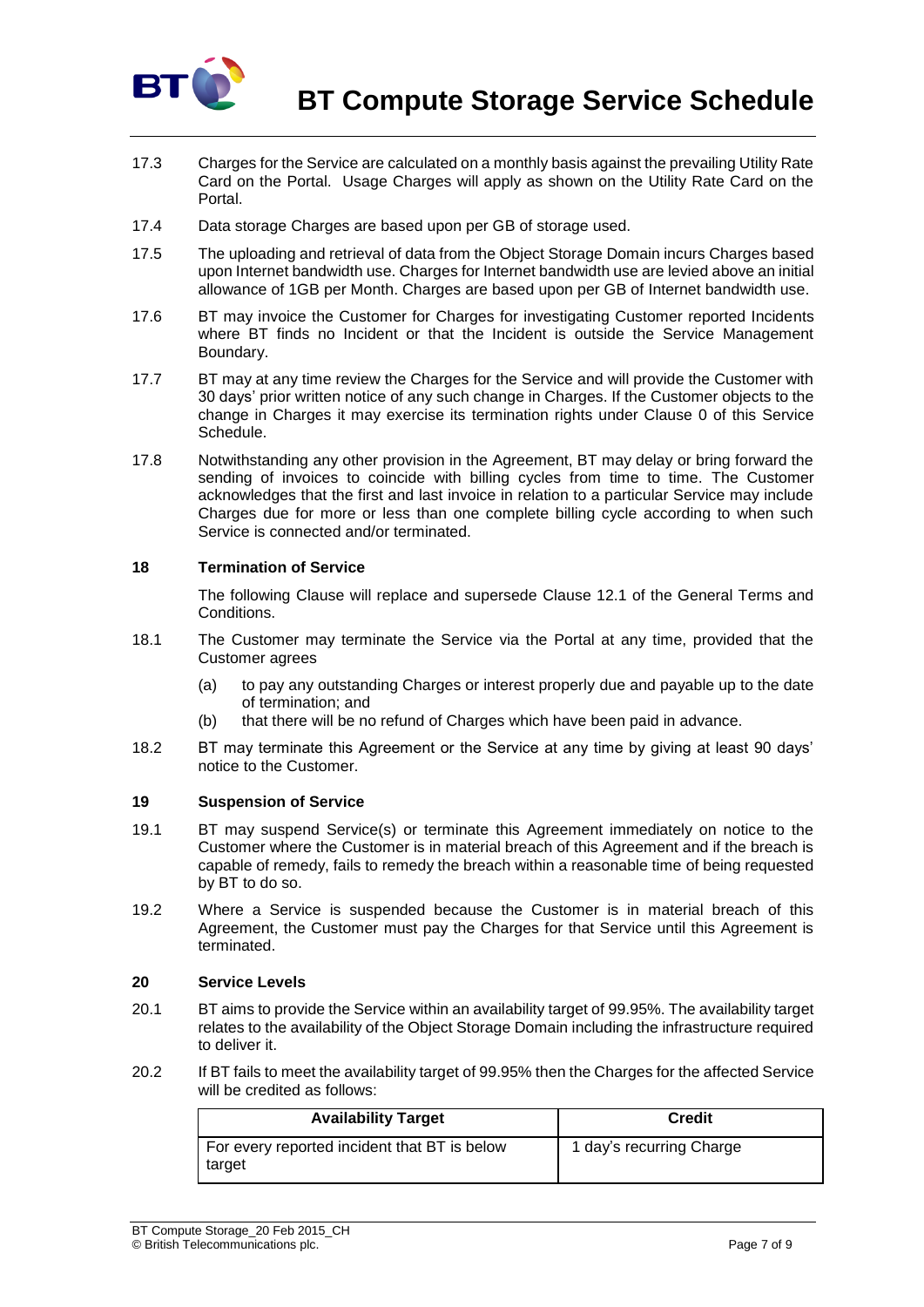

**BT Compute Storage Service Schedule**

- 20.3 The credit will be applied to the monthly Charge for the Service. The credit per reported instance that BT is below target will be capped at a maximum of one (1) Month's Charges.
- 20.3 The Parties acknowledge that each Service Credit is a genuine pre-estimate of the loss likely to be suffered by the Customer and not a penalty.
- 20.4 Service Credits are the Customer's sole right and remedy if BT does not meet the Service Level. Any failure by BT to meet the Service Level specified in this Clause [0](#page-6-0) shall not be considered a material breach of the Agreement.
- 20.5 The Service Level is measured as the availability of the Object Storage Domain to the network interface.
- 20.6 Availability of the Service will be measured as a proportion of time in a Month starting from the first day of the relevant Month. Where a failure occurs at the end of a Month then it will be carried forward to the next Month.
- 20.7 The Customer will report any Incident to BT. The measurement of Service unavailability starts when BT acknowledges the Customer's Incident report. On confirmation of an Incident BT will start the Incident Repair Service. The period of unavailability will end when BT informs the Customer that the Service is available, unless the Customer advises BT that the Service remains unavailable.

### **20.8 Claims**

- 20.8.1 The Customer must make claims in writing via their Service Desk before the end of the next calendar Month after the incident occurred.
- 20.8.2 BT will acknowledge the claim and send a response letter to the Customer. The Customer must notify BT in writing within one Month from the date of BT's response if there is a dispute or query relating to the claim.
- 20.8.3 BT will calculate a credit payment in accordance with the provisions of this Clause [0](#page-6-0) which will be paid on the Customers next applicable invoice. Such credit will be in full and final settlement of BT's liability for failure to meet the availability target.

# **20.9 Exclusions**

The availability Service level shown in this Clause [0](#page-6-0) will not apply in respect of all the following:

- (a) Any Failure of Service due to matters beyond BT's reasonable control, or breach of contract in accordance with the General Terms and Conditions;
- (b) Any Failure of Service directly or indirectly as a result of BT's suspension of Service under any provision of this Agreement;
- (c) Any scheduled downtime for Planned Maintenance (including emergency maintenance) or any other purpose agreed between BT and the Customer;
- (d) Any delay relating to problems with or failure of the Internet;
- (e) Any delay directly or indirectly caused by the Customer;
- (f) An Incident caused by the Customers failure to comply with any reasonable instruction from BT;
- (g) Any fault caused by the Customers failure to observe any of its obligations under this Agreement, in particular the Customer Responsibilities described in Clause [0](#page-4-0) of this Service Schedule;
- (h) Interference caused by a Third Party;
- (i) An Incident that is due to incorrect configuration of the Service by the Customer or any unauthorised activity or access taken by the Customer;
- (j) An Incident that has not been confirmed by a BT fault reference number; and
- (k) Any Outage time as a result of service being suspended in accordance with Clause 18 of this Service Schedule;
- (l) A fault that is found to have the same root cause as a previous fault shall be classed as the same fault;